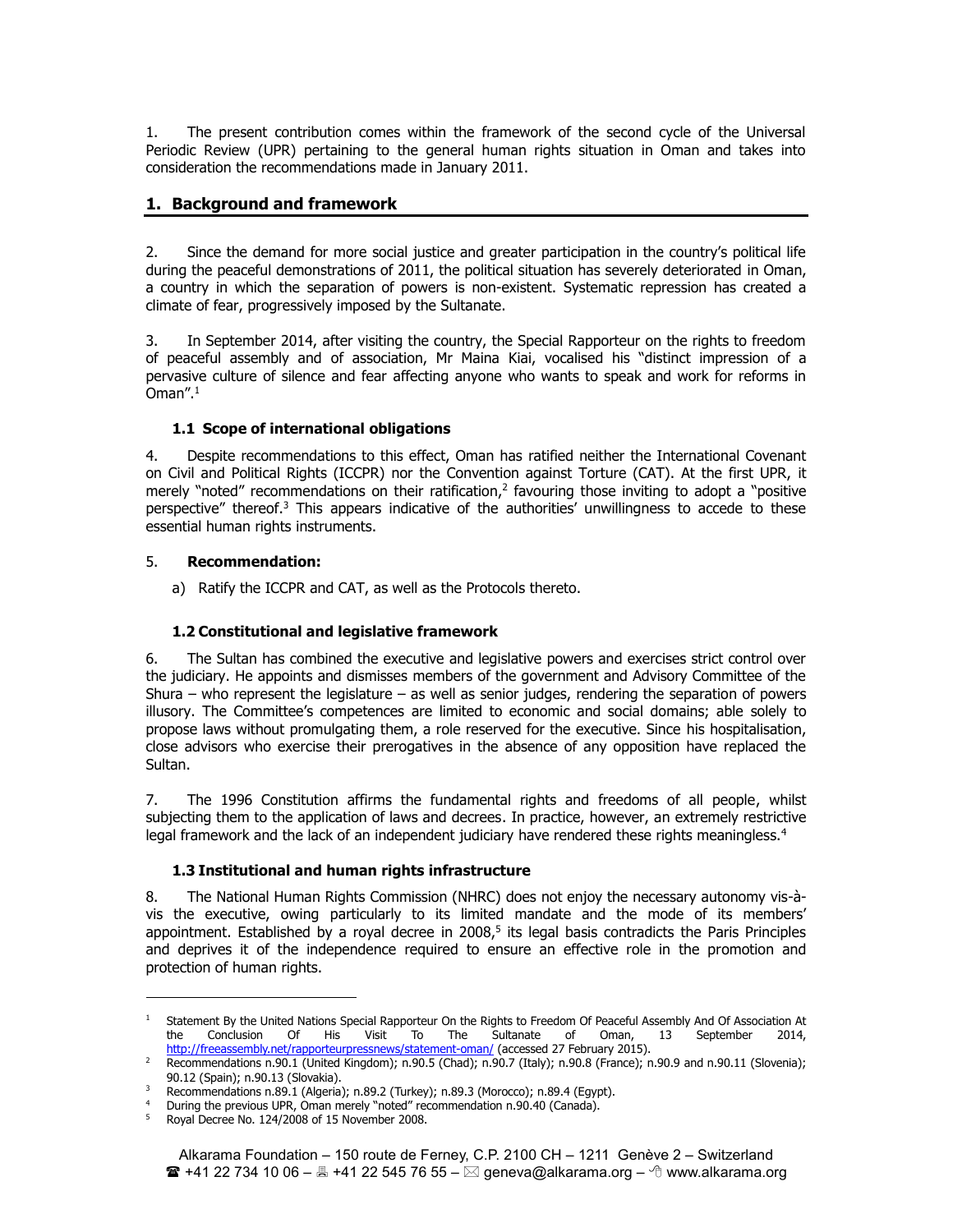9. Local civil society perceives the NHRC as a state institution, operating directly under the Sultan. This perception is reinforced by the notable inaction in the face of repeated human rights violations and the lack of recommendations or reform proposals to improve the situation, including at the requests of victims. During the last UPR, Oman simply noted the recommendations requesting it to bring the NHRC in compliance with the Paris Principle, demonstrating a lack any real commitment to overcome these numerous shortcomings.6

## 10. **Recommendation:**

a) Review the establishment, method of appointment, and mandate of the NHRC to bring it in conformity with the Paris Principles.

# **2. Cooperation with human rights mechanisms**

11. The Omani authorities refuse to cooperate with the UN's human rights protection mechanisms. Numerous urgent appeals and allegation letters sent by the Special Procedures remain unanswered.

12. In this regard, the cases of Saïd Jadad and Talib Al Ma'amari<sup>7</sup> are revealing. The latter, a parliamentarian detained since October 2013 for having participated in peaceful demonstrations against the pollution of the petrochemical industries in Liwa, remains imprisoned, despite the Working Group on Arbitrary Detention (WGAD) describing his detention as arbitrary and requesting his immediate release.<sup>8</sup> During his visit in September 2014, the authorities denied Mr Kiai's request to visit him in prison.

13. Jadad, a prominent human rights defender, has been the victim of reprisals since meeting with Mr Kiai and has been detained *incommunicado* since 21 January 2015. He has been sentenced to three years of imprisonment for "undermining the prestige of the state", despite calls for his immediate release and the cessation of retaliations against him by several UN experts.<sup>9</sup>

### 14. **Recommendation:**

a) Cooperate fully with the Special Procedures and implement their decisions and recommendations.

# **3. Implementation of international human rights obligations**

### **3.1 Right to life, liberty and security of the person**

15. The Constitution guarantees "individual freedom" subject to the exceptions provided for by law. The provisions described below have effectively limit those rights.

### **3.1.1 Torture and other cruel, inhuman or degrading treatment**

16. If the Constitution prohibits torture, its definition is not consistent with that of the CAT, which is considered customary. Moreover, the practice of torture remains widespread in times of detention and is used as a means of suppressing any criticism or dissent.

### 17. **Recommendation:**

1

a) Establish a definition of torture in accordance with international law.

#### **3.1.2 Excessive use of force to suppress peaceful demonstrations**

<sup>6</sup> Recommendations n.90.20 (Spain); n.90.21 (Indonesia); n.90.22 (Malaysia); n.90.23 (Chile); n.90.24 (Nigeria); n.90.25 (Germany).<br>Alkarama, *Oman experts recognise arbitrary nature of MP Talib Al Ma'amari's detention and call for immediate release*, 30

January 2015, http://en.alkarama.org/oman/1603-oman-un-experts-recognise-arbitrary-nature-of-mp-talib-al-ma-amari-sdetention-and-call-for-immediate-release (accessed 27 February 2015).

<sup>8</sup> Opinion of the WGAD No.53/2014 adopted on 21 November 2014.<br>9 Opinion of the WGAD No.53/2014 adopted on 21 November 2014.<br>9 OHCHR, *Oman: UN experts call for the immediate release of prominent rights activist, as reprisa* January 2015, http://www.ohchr.org/EN/NewsEvents/Pages/DisplayNews.aspx?NewsID=15525&LangID=E (accessed 27 February 2015).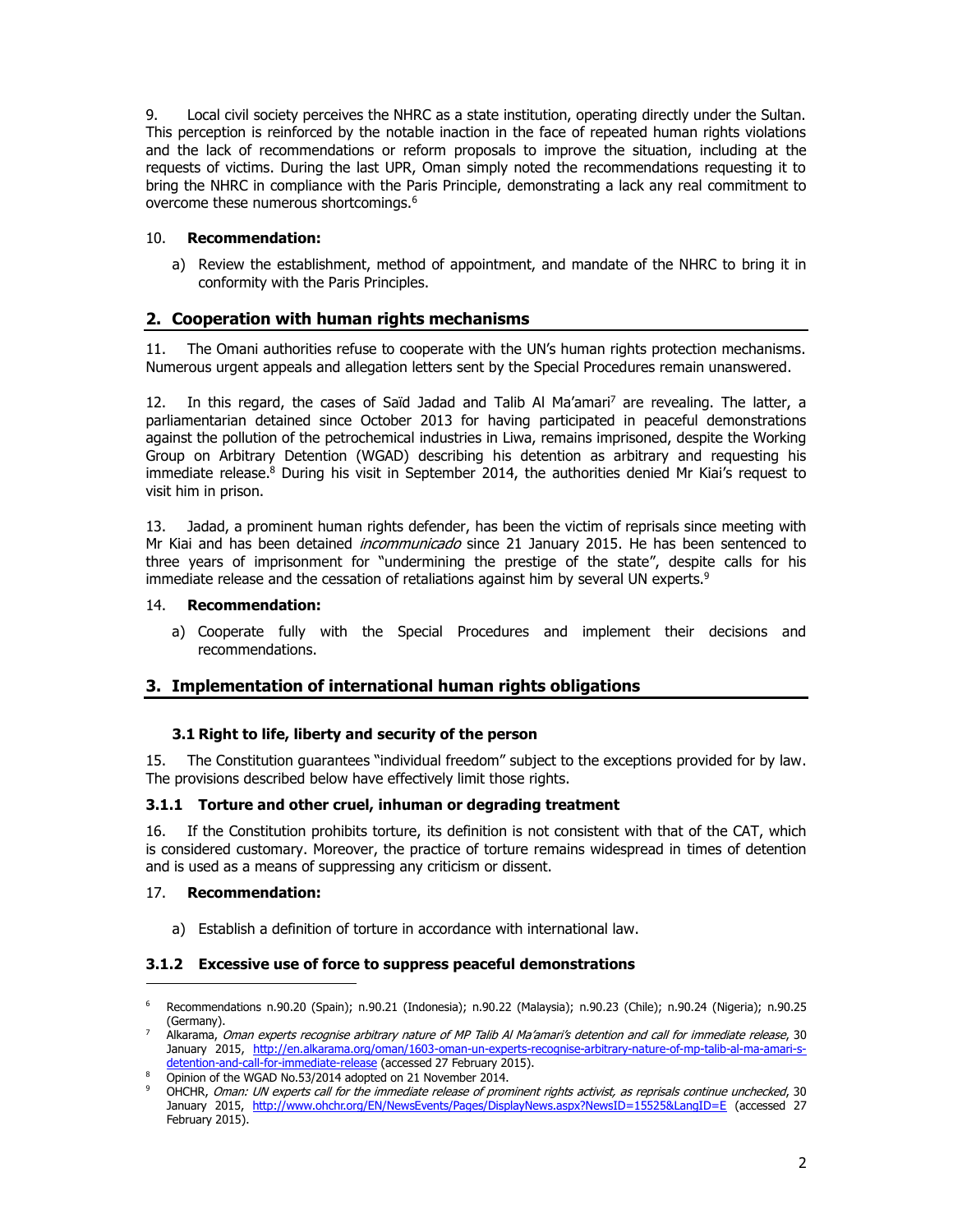18. Peaceful gatherings are systematically repressed in Oman. In 2011, during the protests before the Advisory Council in Sohar and Mascate, Alkarama identified a disproportionate and unjustified use of force to violently disperse demonstrators. The security forces fired live bullets at demonstrators, causing several deaths and numerous injuries. Many arrests were issued over the following months, particularly among human rights defenders.<sup>10</sup>

### 19. **Recommendations:**

- a) Guarantee the right to peaceful assembly and implement demonstration control procedures in line with internationally accepted standards;
- b) Fight against the impunity of state officials responsible for serious human rights violations and provide victims with adequate compensation.

## **3.2 Right to a fair trial**

## **3.2.1 Draconian domestic laws**

20. In 2001, Decree No. 96/2011 amended the Code of Criminal Procedure to include article 54, which allows the period of police custody to be extended indefinitely.<sup>11</sup>

# **3.2.2 Arbitrary, secret and incommunicado detention**

21. Article 24 of the Constitution prohibits arbitrary arrest and detention. However, this provision was frequently violated in recent years. The Sultan's Special Services (Intelligence Services) operate outside any legal framework, habitually arresting persons and detaining them *incommunicado*. In May 2011, 107 persons were arrested during their participation in peaceful demonstrations, with some subsequently detained in this manner.<sup>12</sup>

22. The aforementioned cases of Talib Al Ma'amari and Saïd Jadad are illustrative of a systematic practice of *incommunicado* detention to counter any criticism against Oman's civil and political rights situation. Mr Noah Al Saadi, a human rights defender, was himself detained *incommunicado* for 26 days for denouncing such practice.<sup>13</sup> Similarly, Mr Abdulrahman Ali Salem Mohamed, a Yemeni citizen, was abducted by the security forces on 27 December 2013, and secretly detained for over six months.14

23. Moreover, despite the constitutional guarantees, those arrested are systematically detained incommunicado, are not informed of the reasons for their arrest, and cannot contact their relatives and/or lawyers. The case of Talib Al Ma'amari above is indicative of such practice, as confirmed by the WGAD.15

### 24. **Recommendation**:

-

a) Put an end to arbitrary arrests and detention, in particular when secret and *incommunicado*, and establish a legal framework in accordance with the principles guaranteeing respect for fundamental rights and freedoms.

<sup>&</sup>lt;sup>10</sup> Amongst those arrested are human rights activists, jorurnalists, and other civil society members. We can cite in particular, Saïd Sultan Al Hashimi, Bassima Al Rajhi and Badr Al Jabri.

<sup>&</sup>lt;sup>11</sup> Article 54: A preventive detention order can be issued by the Public Prosecutor for a period of seven days with a possibility for its renewal for a maximum period of thirty days, and the prosecution can in cases of financial crimes and drugs and psychotropic substances related crimes issue a preventive detention order for periods not exceeding in total forty five days. If the Public prosecutor decides to extend the period of preventive detention after this period, he must ask the correctional court to issue an order to prolong the detention for a maximum period of fifty days renewable un to six months If in the meantime the accused is brought to court, the Prosecution can extend his preventive detention for another period

not exceeding forty-five days renewable; otherwise it shall release the accused in all events. (Translation by Alkarama)

<sup>12</sup> Alkarama, Oman: Dozens still arbitrarily detained after peaceful demonstrations, 1 June 2011, http://en.alkarama.org/oman/press-releases/750-oman-dozens-still-arbitrarily-detained-after-peaceful-demonstrations (accessed 27 February 2015).

<sup>13</sup> Alkarama, Oman: Human Rights Defender Noah Al Saadi freed today after 26 days of secret detention, 7 August 2014, http://en.alkarama.org/component/content/article/30-oman/communiqu/1266-oman-human-rights-defender-noah-al-saadi-

freed-today-after-26-days-of-secret-detention (accessed 5 February 2015).<br><sup>14</sup> Alkarama, *Oman: Enforced disappearance of a Yemeni citizen, Abdulrahman Ali Salem Mohammed, for more than six* months, 14 June 2014, http://en.alkarama.org/oman/press-releases/1239-oman-enforced-disappearance-of-a-yemeni-<br>citizen-abdulrahman-ali-salem-mohammed-for-more-than-six-months (accessed 4 February 2015).

<sup>&</sup>lt;sup>15</sup> Opinion of the WGAD No.53/2014 adopted on 21 November 2014, §46.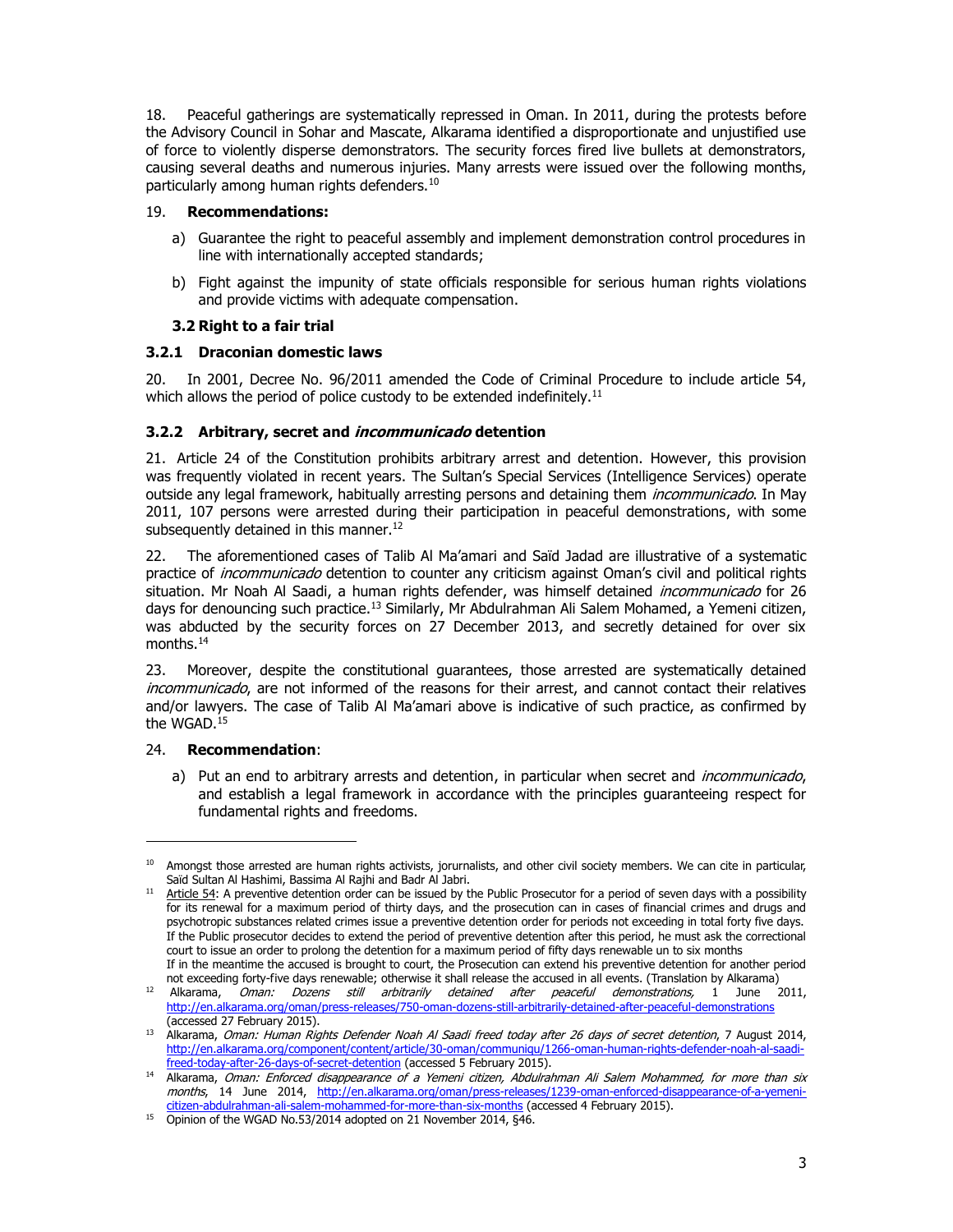### **3.3 Administration of justice, including impunity, and the rule of law**

25. The absence of an independent judiciary, controlled instead by the executive and increasingly instrumental in quelling any dissent, undermines the rule of law.

#### 26. **Recommendation**:

a) Ensure full independence of the judiciary, including the establishment of a Supreme Judicial Council, impartial to the executive.

#### **3.4 Freedom of religion or belief, expression, association and peaceful assembly, and right to participate in public and political life**

27. During the first UPR, Oman accepted a recommendation calling on the authorities to reinforce freedom of expression, opinion and assembly.16

28. These freedoms, restricted by law, have been increasingly limited since 2011. Having prohibited the establishment of new political parties and associations, the right of political participation is rendered meaningless. During the 2011 protests, a group of young activists tried to create an association "change and reform", for the purpose of proposing government reforms. The Department of Social Development has nevertheless refused their accreditation request.

The authorities have justified numerous exceptions to these fundamental rights and freedoms on the basis of "public order" and "national security"; broadly interpreted to include any peaceful action or protest.

#### **3.4.1 Right to freedom of opinion and expression**

30. Following the last UPR, Oman accepted to take measures to guarantee freedom of expression in conformity with international standards, $17$  but merely "noted" those concretely asking for, among other things, an amendment to the provisions in its Penal Code that criminalise the exercise of these freedoms by journalists.18

31. Whilst enshrined in the Constitution, freedom of expression is still limited by law,  $19$  and communications are closely monitored. Many human rights defenders or journalists have been summoned by the Sultan's Special Services following any interaction with human rights organisations.

32. Article 126 of the Penal Code criminalises criticism against the Sultan or members of the government, with the penalty of up to three years' imprisonment.<sup>20</sup> It is commonly against human rights defenders or others critics of the Sultan or Executive's decisions, leading to a generalised climate of fear and paralysing any constructive political debate.

33. Freedom of the Press is limited by several legal restrictions, particularly in cases of "violations of State security".<sup>21</sup> Article 26 of the Law on Press and Publication<sup>22</sup> restricts the freedom to collect and organise debates in virtual public spaces, e.g. blogs.

-

<sup>&</sup>lt;sup>16</sup> Recommendation n.89.56 (Brazil).<br><sup>17</sup> Recommendations n.89.57 (Poland); n.89.58. (France); n.89.59 (Slovakia);

 $18$  Recommendations n. 90.19 (Canada); n.90.44 (Sweden); n.90.45 and n.90.46 (Norway); n.90.47 (Italy); n.90.48 (Poland); n.90.49 (Australia).

<sup>&</sup>lt;sup>19</sup> Basic Law of Oman of 1996, Article 29 [Expression]: "Freedom of opinion and expression, whether spoken, written or in other forms, is guaranteed within the limits of the Law". Article 30 [Communication]: "Freedom of postal, telegraphic, telephonic and other forms of communication is sacrosanct and their confidentiality is guaranteed. Hence, it is not permitted to monitor or inspect them, reveal their contents, or delay or confiscate them except in circumstances defined by the Law and in accordance with the procedures laid down therein". (Translation by Alkarama)

<sup>20</sup> Article 126 Penal Code (Chapter II Breach of the internal security of the State; assault against His Majesty the Sultan): "Any person who commits, publicly or by publication, libel against the Sultan's rights or authority or criticizes his person shall be sentenced to imprisonment from three months to three years and fine from twenty five to five hundred Omani Rials, or only one of these two sentences". (Translation by Alkarama)

<sup>&</sup>lt;sup>21</sup> Basic Law of Oman, Article 31 [Press]: "Freedom of the press, printing and publication is guaranteed in accordance with the conditions and circumstances defined by the Law. It is prohibited to print or publish material that leads to public discord, violates the security of the State or abuses a person's dignity and his rights". (Translation by Alkarama)

<sup>&</sup>lt;sup>22</sup> Article 26 of the Law on Press and Publication prohibits "any publication that might prejudice the safety of the State or its domestic and international security and all publication related to military and security institutions as well as their regulations and internal rules and any document, information, news, communications – in the sense of information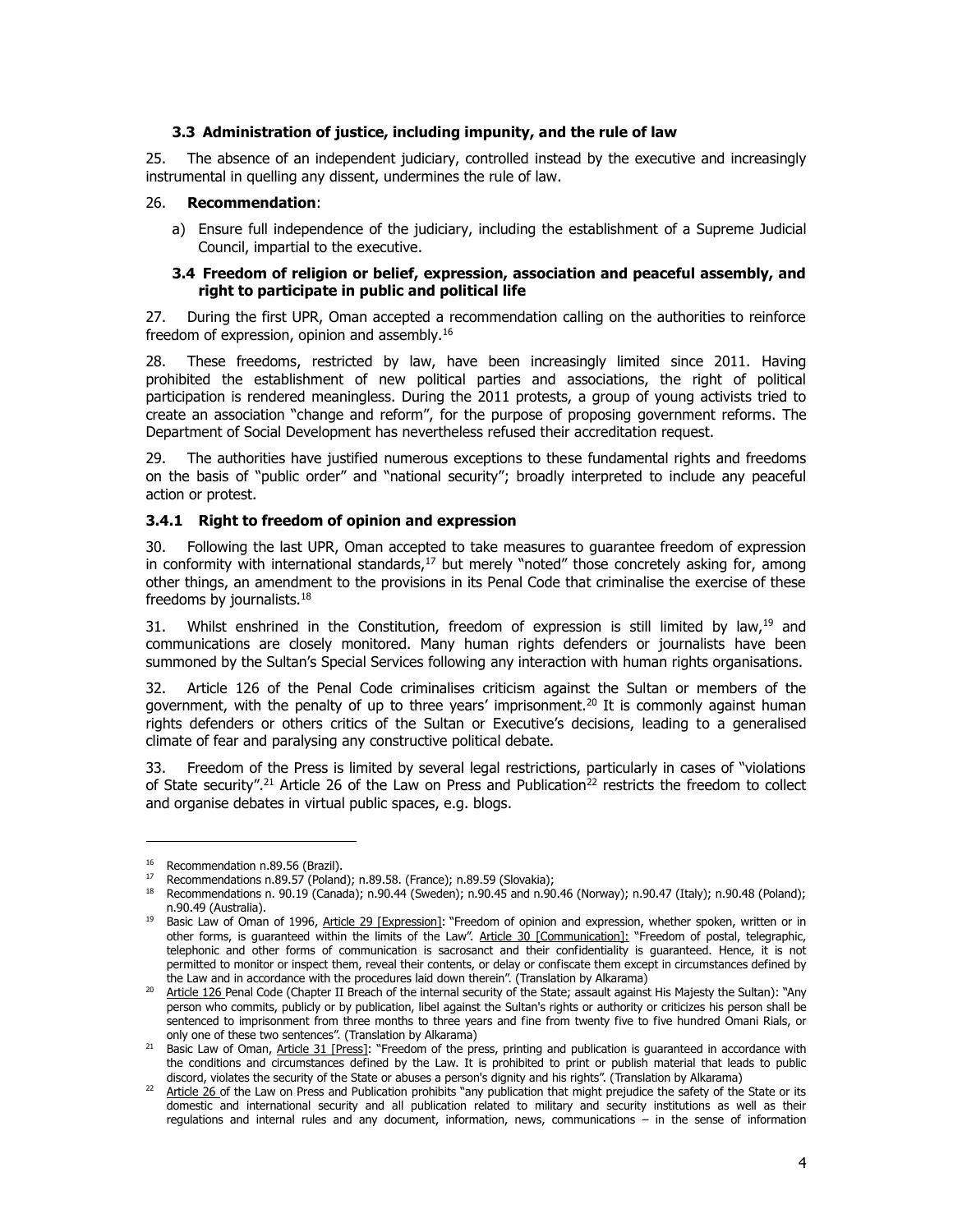34. These provisions are routinely used to suppress journalists: Mohamed Al Fazari, Editor in Chief of the Al Muwatin newspaper, has been arbitrarily arrested and detained *incommunicado* because of his articles.<sup>23</sup> Moreover, journalists are strictly monitored and subject to regular police summons or criminal prosecution.

35. Offences such as the "incitement to civil war", to "religious or sectarian dissent" or the "spreading of hatred among the population" are used to supress freedom of expression and prosecute opposition.24

36. Finally, the criminalisation of "undermining the prestige of the State", recently introduced in the Penal Code<sup>25</sup> is systematically used to silence and punish any criticism of the authorities, including in cases where such persons have denounced corruption within the government.

### 37. **Recommendation:**

a) Ensure freedom of opinion and expression in accordance with international standards and decriminalise free expression and peaceful protest against the government.

### **3.4.2 Right to peaceful assembly**

38. The Constitution recognises citizens' rights to assembly "within the limits of the law".<sup>26</sup> Under article 137 of the Penal Code, persons participating in a gathering of over ten persons may be sentenced for up to one year in prison for "disturbing public order". It is often used to suppress peaceful demonstrations. In practice, any meeting between a plurality of persons in a public space is prohibited and considered an "unlawful assembly".

39. In October 2013, Alkarama documented the case of ten citizens who were arrested in Liwa for having participated in a peaceful demonstration against the pollution caused by petrochemical plants.27

#### 40. **Recommendation:**

1

a) Guarantee an effective right to peaceful assembly by repealing the legal provisions outlined above.

### **3.4.3 Freedom of association**

41. Article 33 of the Constitution establishes the right to form associations, but limits this to those having "legitimate objectives";<sup>28</sup> activities considered "contrary to social order" are thus prohibited.

exchanges – whether the latter are official or confidential and whether it is published through visual or audio-visual media or through information networks or other information technology, without the permission of the competent authorities".

<sup>(</sup>Translation by Alkarama) 23 Alkarama, Oman: Release of Journalist Mohammed Al Fazari After 5 days of Incommunicado Detention, 5 September 2014, http://en.alkarama.org/oman/press-releases/1498-oman-release-of-journalist-mohammed-al-fazari-after-5-days-ofincommunicado-detention (accessed 27 February 2015).

<sup>&</sup>lt;sup>24</sup> Article 131 was modified in 2001 by the Sultani Decree No. 2001/72 which added Article 130 *bis (in Criminal Code's* Chapter II Assault against the State's Internal Security; d) Provocation of Civil War). Originally Article 130 of the Criminal Code stated that: "Any person committing an act aiming at provoking a civil war shall be sentenced to life imprisonment". In 2011, Decree No. 2001/72 that went unnoticed by Omani Civil Society added a bis paragraph which states that: "Will be punished by imprisonment for a period not exceeding ten years, anyone who promotes religious or sectarian dissension, or stirs up feelings of hatred among the country's population".

<sup>&</sup>lt;sup>25</sup> Royal Decree No. 96/2011 amended article 135 of the Penal Code which criminalises all publications of information deemed by the authorities to be "false" or "hurting the prestige of the State: "Shall be sentenced to imprisonment from one month to three years and fine from twenty five to five hundred Omani Rials, or either of the two sentences only, any person who deliberately incites through publication, to diffuse fake information or data or untrue allegations with a intention to harm the prestige of the state or to shake the trust in the state's financial status". (Translation by Alkarama)

<sup>&</sup>lt;sup>26</sup> Basic Law of Oman, Article 32 [Assembly]: "Citizens have the right of assembly within the limits of the Law". (Translation by Alkarama)

<sup>&</sup>lt;sup>27</sup> Alkarama, *Oman: Ten Human Rights Activists on Trial for Protesting Peacefully*, 8 October 2013, http://ar.alkarama.org/oman/press-releases/item/4733-2014-08-03-16-04-57 (accessed 27 February 2015).

<sup>28</sup> Basic Law of Oman, Article 33 [Association]: "The freedom to form associations on a national basis for legitimate objectives and in a proper manner, in a way that does not conflict with the stipulations and aims of this Basic Law, is guaranteed under the conditions and in the circumstances defined by the Law. It is forbidden to establish associations whose activities are inimical to social order, or are secret, or of a military nature. It is not permitted to force anyone to join any association". (Translation by Alkarama)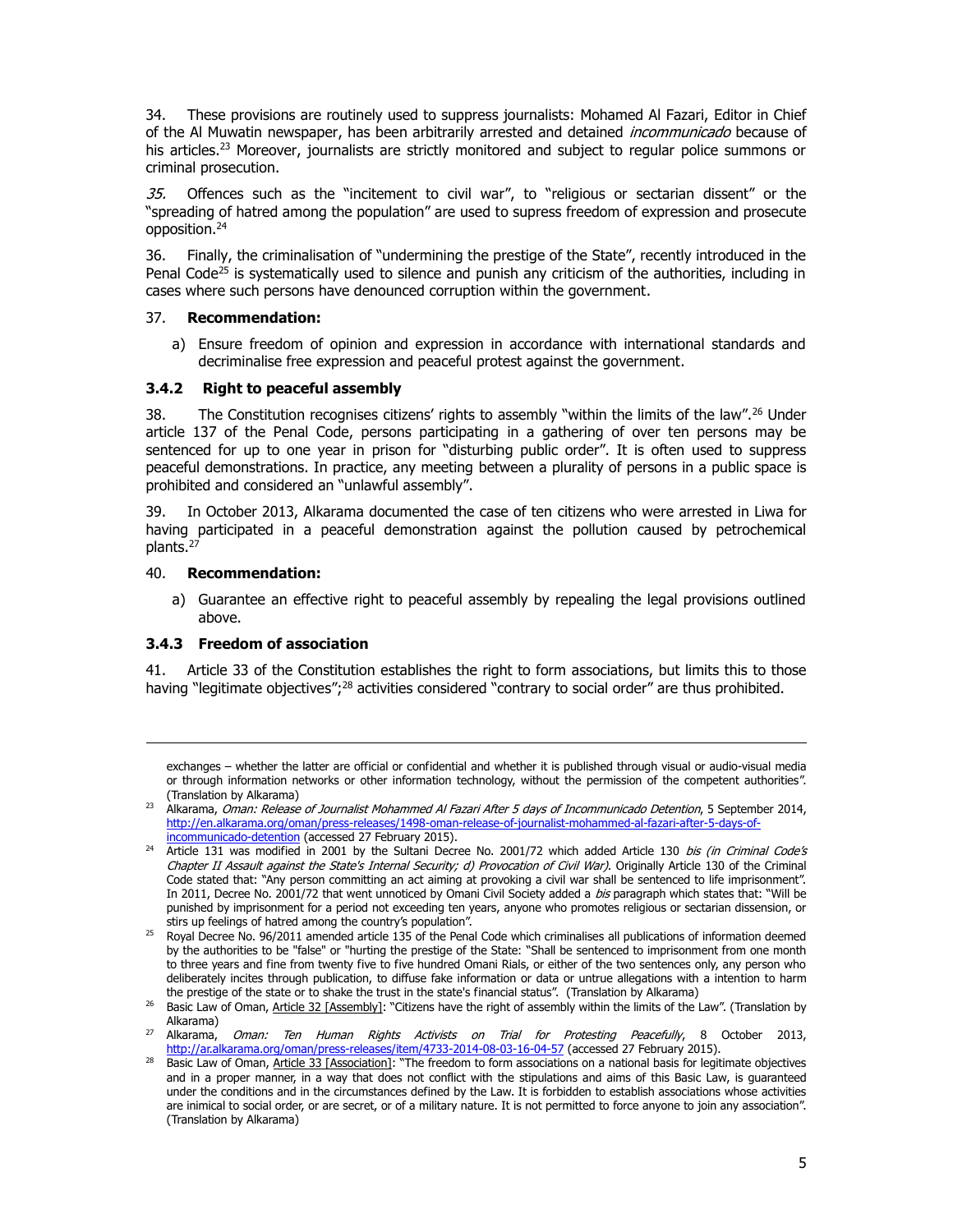42. Special Rapporteur Maina Kiai emphasised that freedom of association was "virtually nonexistent".<sup>29</sup> The Civil Associations Law<sup>30</sup> prohibits political and religious associations, including political parties.<sup>31</sup> The accreditation process is controlled by the Ministry of Social Development, which receives and reviews applications, and monitors existing associations by directly supervising general meetings. $32$ 

43. The law forbids associations from having relations with foreign countries, providing assistance to others, or organising festivities without prior permission from the administration.<sup>33</sup> The Ministry may oppose the establishment of an association if it believes that "Omani society does not need it, if there is a similar association, or the object stated in the articles of association is contrary to the interest of national security or for any other reason that the Minister considers relevant".<sup>34</sup> Such refusal cannot be challenged by judicial proceedings.<sup>35</sup>

#### 44. **Recommendation:**

a) Ensure freedom of association, including for political purposes, without interference by the Executive, and in accordance with international standards.

### **3.5 Situation of human rights defenders and political activists**

45. Alkarama regularly documents cases of reprisals against human rights defenders or political activists; taking the form of arbitrary arrests, travel bans – as in the case of Saïd Jadad after meeting the Special Rapporteur during his visit<sup>36</sup> –, confiscation of identity documents, and inappropriate summons by the Sultan's Special Services. Following their arbitrary arrest, victims are routinely held incommunicado for periods ranging from one week to several months.

46. The testimonies describe detention conditions as inhuman and degrading. The right to have access to a lawyer or one's relatives is never respected and interrogations always concern the activities of human rights defenders, their links with international organisations, including the UN, and the nature of information communicated.

47. Human rights defenders who met with Mr Maina Kiai's suffered severe reprisals following his visit. 37

### 48. **Recommendation:**

1

a) End reprisals against human rights defenders and peaceful activists; lift all travel bans, cease confiscation of identity documents, and release all those detained for participating in peaceful activities.

 $29$  In his communication, the Special Rapporteur stated that: "The Basic Law of Oman also establishes the right to form associations, but based on my observations this right is virtually non-existent", http://freeassembly.net/rapporteurpressnews/statement-oman/ (accessed 27 February 2015).Royal Decree No. 14/2000 of 13 February 2000 on civil associations.

<sup>30</sup> Royal Decree No. 14/2000 of 13 February 2000 on civil associations.

<sup>&</sup>lt;sup>31</sup> Article 5 of the Law on Civil Associations sets out the conditions of existence for associations in Oman and provides that: "It is forbidden for associations to engage in matters related to politics; or to form itself as a political party; or to interfere in religious matters; or to be formed on a tribal basis (i.e. to represent a tribe). (Translation by Alkarama)

Civil Associations Law, Article 23: "the Ministry shall be informed of all the reunions of the associations members at least 15 days prior to the scheduled reunion with a copy of the invitation letters sent to the attendees, explaining the agenda and enclosing all the documents related to the meeting. The ministry appoints an emissary in order to attend the reunion". Article 31: the Minister can send a delegation to attend the executive board meetings in order to present the Ministry's point of view regarding a particular issue that it considers of public utility and that should be examined by the board of directors. The delegates can participate to the debates without having the right to vote on the issue.

Article 32: a copy of all the reunion's minutes must be sent to the Ministry within 15 days. (Translation by Alkarama)<br>
Civil Associations Law, Article 5.

<sup>&</sup>lt;sup>34</sup> Civil Associations Law, Article 11.

<sup>&</sup>lt;sup>35</sup> Civil Associations Law, Article 12.

<sup>&</sup>lt;sup>36</sup> Alkarama, Oman: Said Jadad, human rights defender, victim of reprisals after his meeting with UN Special Rapporteur, 5 November 2014, http://en.alkarama.org/oman/press-releases/1545-oman-said-jadad-human-rights-defender-victim-ofreprisals-after-his-meeting-with-un-special-rapporteur (accessed 5 March 2015).

<sup>37</sup> Alkarama, Oman: Salalah Human Rights Defender Detained Incommunicado after meeting with UN Special Rapporteur, 15<br>December 2014, http://en.alkarama.org/component/k2/1570-oman-salalah-human-rights-defender-detained-December 2014, http://en.alkarama.org/component/k2/1570-oman-salalah-human-rights-defender-detainedincommunicado-after-meeting-with-un-special-rapporteur?Itemid (accessed 27 February 2015); Alkarama, Oman: Release of Journalist Mohammed Al Fazari After 5 days of Incommunicado Detention, 5 September 2014, http://en.alkarama.org/component/k2/1498-oman-release-of-journalist-mohammed-al-fazari-after-5-days-ofincommunicado-detention?Itemid (accessed 27 February 2015).